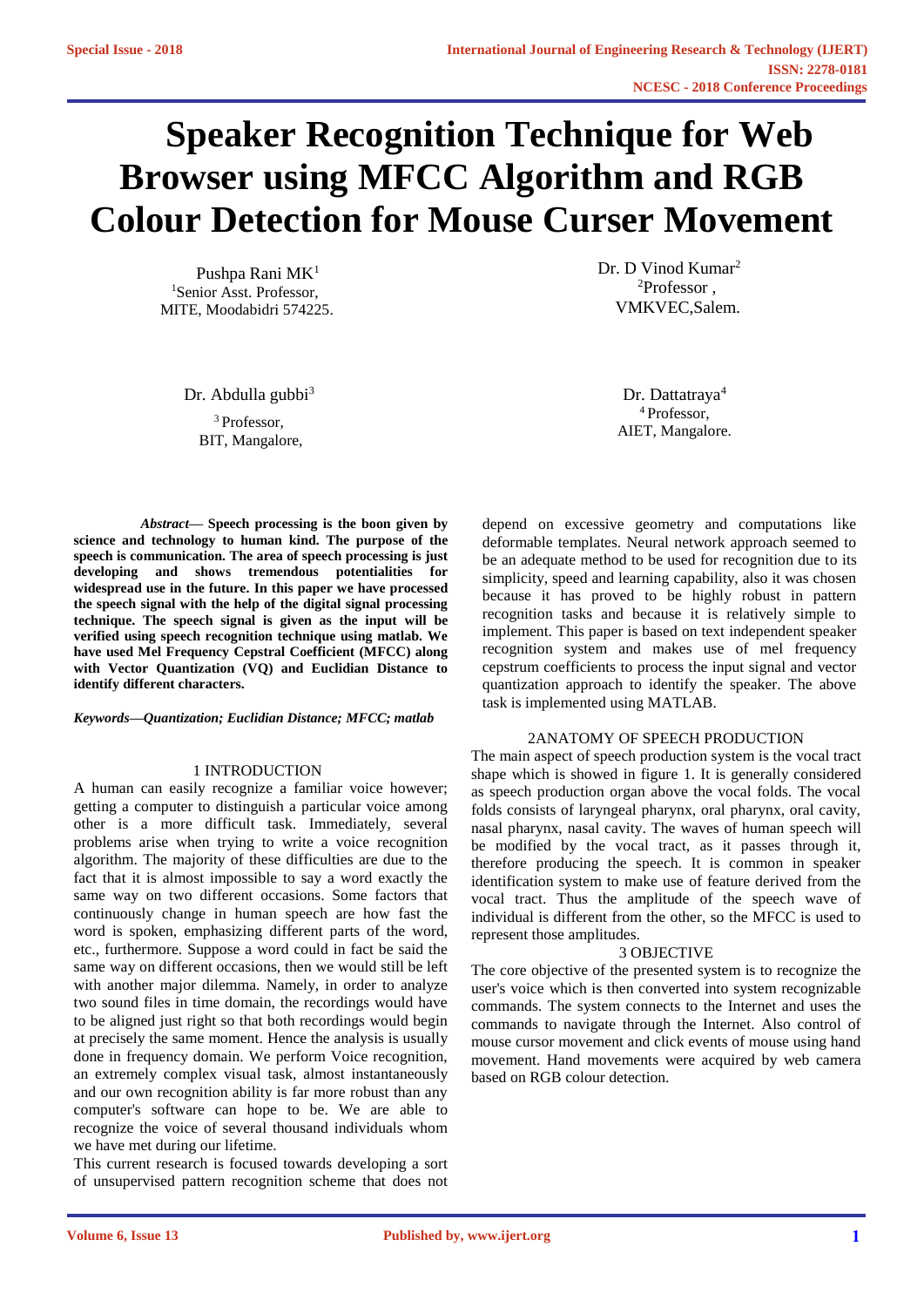

Figure 1 Vocal tract of speech production system.

# 4 LITERATURE SURVEY

The demography of the world population shows at rend that the elderly population world wide is increasing rapidly as a result of the increase of the average life expectancy of people. Caring for and supporting this growing population is a concern for governments and nations around the globe. Speaker identification is one of the major growing aspects that can change people lifestyle towards security and authentication.

In the proposed system [1] gives detail about speaker identification using mel frequency cepstral coefficient (MFCC) algorithm for feature extraction and for classification is done with the help of vector quantization for compression of feature and finally the speaker identification is done with the help of Euclidean distance measurement. Mel Frequency Cepstral Coefficient (MFCC) algorithm is used to recognize the speech of speaker and to extract features of speech. The K-mean clustering algorithm is used for clustering of feature vectors.

In proposed system [2] gives the design of Automation system using wireless communication and speaker recognition using MATLAB code. The speech recognition centers on recognition of speech commands stored in database of MATLAB and it is matched with in coming voice command of speaker. Feature extraction is done by using Mel Frequency Cepstral Coefficient (MFCC). It uses low-power RF Zig Bee transceiver wireless communication modules which are relatively cheap. This automation system is in tended to control lights, fan sand other electrical appliances in a home or office using speech commands like Light, Fan etc.

The proposed system [3] gives a brief details about the review of different algorithms and applications of speech recognition systems.Speech signal or the audio signal has to be properly represented. Different representation formats are MP3, WAV, AIFF, AU, RA etc. Based on the application proper format will be chosen. This representation follows feature extraction from the speech signal where only the necessary features will be extracted. Some applications like Speaker recognition systems require pattern matching (or Classification) to be done for the extracted features. Both feature extraction and pattern matching (or Classification) is necessary in many applications.

The proposed system [4] gives knowledge about the controlling of devices using input speech signals. To provide controlled access services like speech biometric, database access services, voice based dialing etc. using MATLAB tool. Recognition of voice is done with the help of different algorithms like RCC, LPC, MFCC, LPCC for feature extraction and identification of speech.

#### 5 PROPOSED SYSTEM

There are two types in speaker recognition method, they are text dependent speaker recognition and text independent speaker recognition methods. In text dependent method, the speaker has to say key words or sentences having the same text for both training and recognition trials. Whereas, the text independent meaning that the system can identify the speaker regardless of what is being said. The goal of this paper is a real time text-independent speaker identification, which consists of comparing a speech signal from an unknown speaker to a database of known speakers. The system will operates in two modes: A training mode, a recognition mode. The training mode will allow the user to record voice and make a feature model of that voice. The recognition mode will use the information that the user has provided in the training mode and attempt to isolate and identify the speaker. The Mel Frequency Cepstral Coefficients and the Vector Quantization algorithms are used to implement the paper using the programming language Matlab.

### 6 METHODOLOGY

The input speech signals from different users are taken initially, then these speech signals are pre-processed to enhance the accuracy and efficiency. Then feature extraction is done with the help of Mel Frequency Cepstral Coefficient (MFCC) and a database is created for these extracted feature vectors, this process is done in training period.

Then in testing period, input for the user is taken and preprocessed, feature extraction is done and identification of unknown user is done by using K-mean clustering method and minimum distance between centroid and the feature vector is calculated. If the condition satisfies, then it is identity of the speaker. Once the match is done the given command is processed further by the system. This overall paper is done in MATLAB with the use of GUI tool.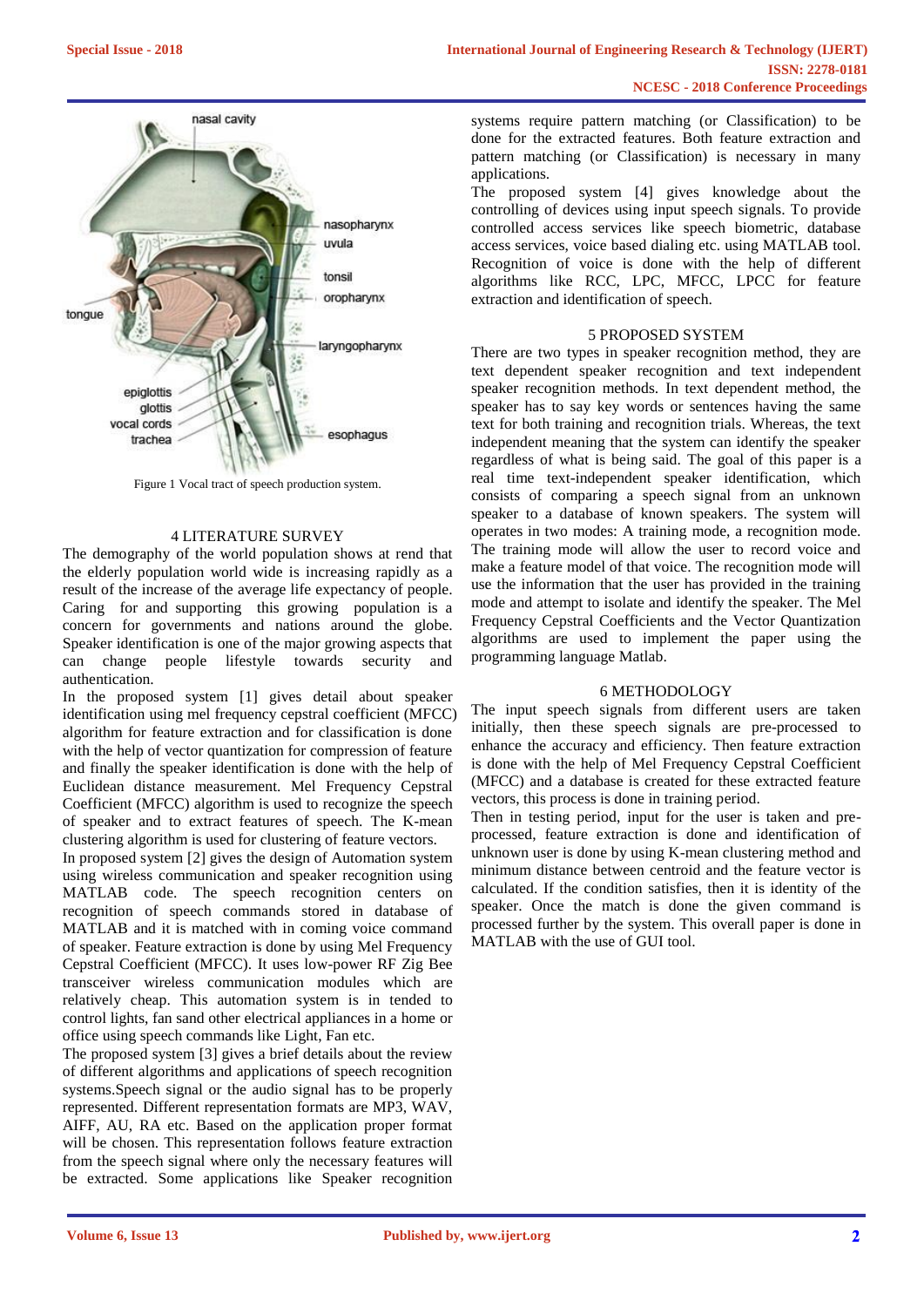# 7 FEATURE EXTRACTION AND CLASSIFICATION SPEAKER RECOGNITION SYSTEM OVERVIEW



Figure 2 Schematic diagram of the closed-set speaker identification system.

Referring to the above diagram, we can see that the input speech will pass through two major stages in order to get the speaker identity. They are,

1- Feature extraction.

2- Classification and Feature matching.

# *FEATURE EXTRACTION*

Feature extraction is a special form of dimensionality reduction, and here in this paper we need to do dimensionality reduction for the input speech ; we will do that by extracting a specific features from the speech, these features carry the characteristics of the speech which are different from one speaker to another, so these features will play the major role in paper, as our mission is to identify the speaker and make a decision that highly depends on how much we were successful in extracting a useful information from the speech in a way enables our system to differentiate between speakers and identify them according to their features matching.

On focus a little at these features and see: what are they represent, what the specific characteristics they should carry, what the algorithms that we can use to extract them.

- Feature vectors to be extracted from the input speech.
- These feature vectors represents Formants, which carry the identity of the speech.

To identify these formants here a brief discussion to the speech production in the human body is given:

The three main cavities of the speech production system are nasal, oral, and pharyngeal forming the main acoustic filter. The form and shape of the vocal and nasal tracts change continuously with time, creating an acoustic filter with timevarying frequency response. As air from the lungs travels through the tracts, the frequency spectrum is shaped by the frequency selectivity of these tracts. The resonance frequencies of the vocal tract tube are called formant frequencies or simply formants, which depend on the shape and dimensions of the vocal tract. The speed by which the cords open and close is unique for each individual and define the feature and personality of the particular voice.

So we want to extract these formants (the amplitudes of the speech wave form ) and a smooth curve connecting them (the envelope of the speech waveform).The following figure shows the formants and the envelope connected them,



These extracted features should carry some specific characteristics, they are

1. Easily measurable.

2. Vary much as possible among the speakers, but be consistent within each speaker.

3. Not change over time or be affected by the speaker's health. 4. Not be affected by background noise nor depend on the specific transmission medium.

5. Not be modifiable by conscious effort of the speaker or at least, be unlikely to affect by attempts to disguise the voice and should occur naturally and frequently in speech.

## *A) Pre-Processing*

To enhance the accuracy and efficiency of the extraction processes, speech signals are normally pre-processed before features are extracted. Speech signal pre-processing covers digital filtering and speech signal detection. Filtering includes pre-emphasis filter and filtering out any surrounding noise using several algorithms of digital filtering.

**Pre-emphasis filter:** In general, the digitized speech waveform has a high dynamic range and suffers from additive noise. In order to reduce this range, pre-emphasis is applied. This pre-emphasis is done by using a first-order Finite Impulse Response (FIR) high-pass filter.

In the time domain, with input  $x[n]$  and  $0.9 \le a \le 1.0$ , the filter equation

$$
y[n] = x[n] - a \cdot x[n-1].
$$

And the transfer function of the FIR filter in z-domain is:

H (Z) = (1 − α).(z − 1),  $0.9 \le \alpha \le 1.0$ 

Where  $\alpha$  is the pre-emphasis parameter.

The pre-emphasizer is implemented as a fixed coefficient filter or as an adaptive one, where the coefficient a, is adjusted with time according to the auto-correlation values of the speech. The aim of this stage is to boost the amount of energy in the high frequencies. The drop in energy across frequencies (which is called spectral tilt) is caused by the nature of the glottal pulse. Boosting the high frequency energy makes information from these higher formants available to the acoustic model. The pre-emphasis filter is applied on the input signal before windowing.

## *B) Framing and Windowing*

First we split the signal up into several frames such that we are analysing each frame in the short time instead of analysing the entire signal at once, at the range (10-30) ms the speech signal is for the most part stationary.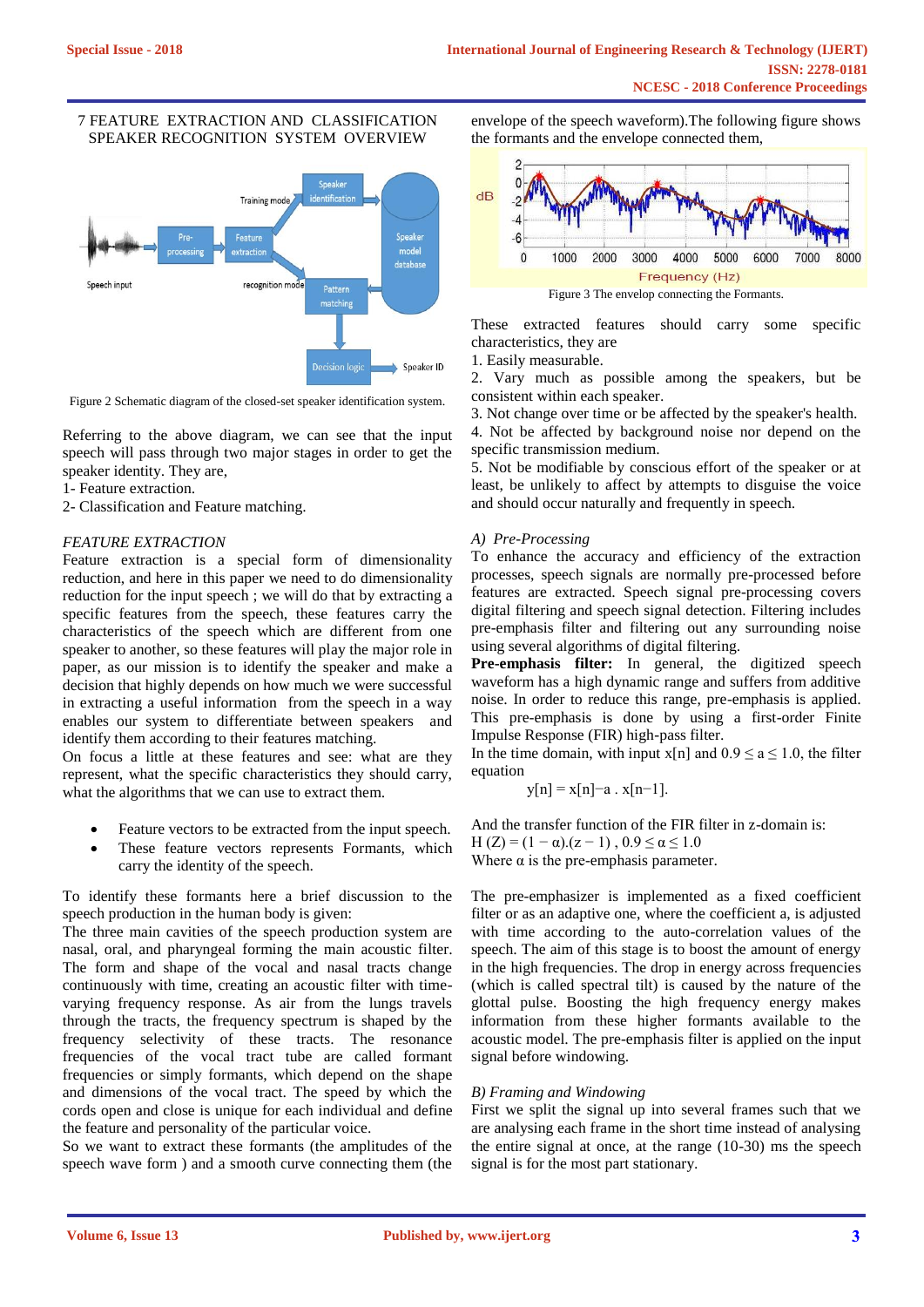Also an overlapping is applied to frames. Here we will have something called the Hop Size. In most cases half of the frame size is used for the hop size. The reason for this is because on each individual frame, we will also be applying a hamming window which will get rid of some of the information at the beginning and end of each frame. Overlapping will then reincorporate this information back into our extracted features.



**Windowing,**It is necessary to work with short term or frames of the signal. This is to select a portion of the signal that can reasonably be assumed stationary. Windowing is performed to avoid unnatural discontinuities in the speech segment and distortion in the underlying spectrum. The choice of the window is a tradeoff between several factors. In speaker recognition, the most commonly used window shape is the hamming window.

The multiplication of the speech wave by the window function has two effects:-

1-It gradually attenuates the amplitude at both ends of extraction interval to prevent an abrupt change at the endpoints.

2-It produces the convolution for the Fourier transform of the window function and the speech spectrum.

Actually there are many types of windows such as: Rectangular window, Hamming window, Hann window, Cosine window, Lanczos window, Bartlett window (zero valued end-points) , Triangular window (non-zero end-points), Gauss windows etc. we used hamming window the most common one that being used in speaker recognition system. Hamming window equation is given as:

If the window is defined as W (n),  $0 \le n \le N-1$ , Then the result of windowing signal is shown below:  $Y(n)=X(n)$ .W(n) Where,  $N =$  number of samples in each frame  $Y[n] =$  Output signal  $X(n) = input signal$  $W(n) =$  Hamming window  $W(n)=0.54-0.46cos[2πn/(N-1)]$ ; 0≤n≤N-1

The use for hamming windows is due to the fact that mfcc will be used which involves the frequency domain

# *C) Fast Fourier Transform*

Fast Fourier Transform converts each frame of N samples from the time domain into the frequency domain. The FFT is

a fast algorithm to implement the Discrete Fourier Transform (DFT), which is defined on the set of N samples  $\{x_n\}$ , as follow:

$$
X_k = \sum_{n=0}^{N-1} x_n e^{-j2\pi nk},
$$
  

$$
k=0,1,2,...,N-1
$$

The result after this step is often referred to as spectrum. The FFT behaves as though it was a bank of narrow-band filters followed by a bank of corresponding detectors that calculate the vector sum of all the signal components that each filter passes.

The Fourier Transform is to convert the convolution of the glottal pulse U[n] and the vocal tract impulse response H[n] in the time domain. This statement supports the equation below:

## Y (w)=FFT [h (t )\*X (t)]=H (w )X (w)

Where,  $X$  (w),  $H$  (w) and  $Y$  (w) are the Fourier Transform of  $X(t)$ ,  $H(t)$  and  $Y(t)$ .

Spectral analysis shows that different timbres in speech signals corresponds to different energy distribution over frequencies. Therefore we usually perform FFT to obtain the magnitude frequency response of each frame.

#### *D) Mel Scaled Filter Bank*

The speech signal consists of tones with different frequencies. For each tone with an actual Frequency, f, measured in Hz, a subjective pitch is measured on the 'Mel' scale. The melfrequency scale is a linear frequency spacing below 1000Hz and a logarithmic spacing above 1000Hz.

We can use the following formula to compute the mels for a given frequency f in Hz:

mel(f)=  $2595*log10(1+f/700)$ .

One approach to simulating the subjective spectrum is to use a filter bank, one filter for each desired Mel frequency component. The filter bank has a triangular band pass frequency response, and the spacing as well as the bandwidth is determined by a constant mel-frequency interval.

#### Mel frequency analysis,

1. Mel-Frequency analysis of speech is based on human perception experiments.

2. Human ears, for frequencies lower than 1 kHz, hears tones with a linear scale instead of logarithmic scale for the frequencies higher than 1 kHz.

The information carried by low frequency components of the speech signal is more important compared to the high frequency components. In order to place more emphasize on the low frequency components, mel scaling is performed.Mel filter banks are non-uniformly spaced on the frequency axis, so we have more filters in the low frequency regions and less number of filters in high frequency regions.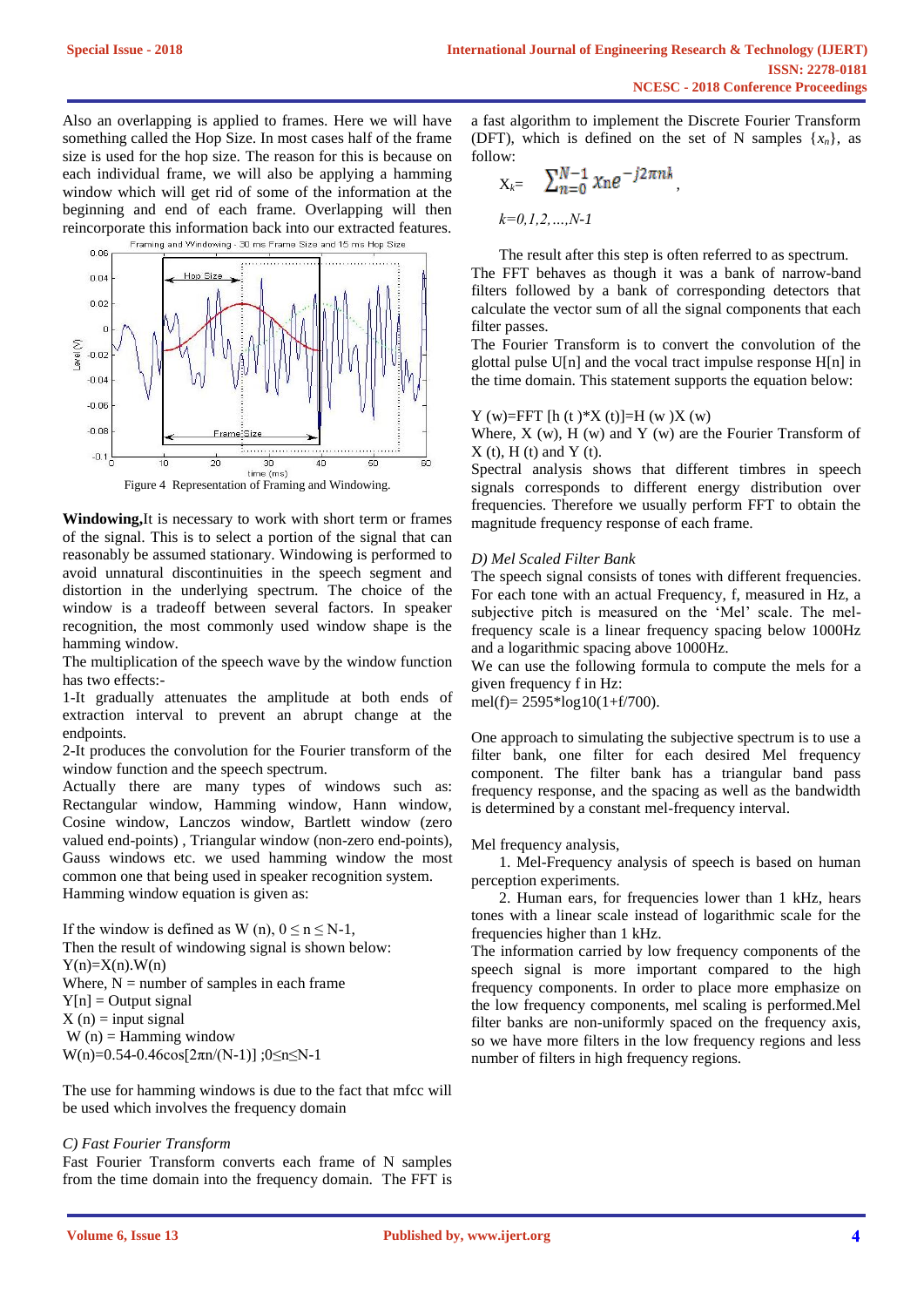

So after having the spectrum (fft for the windowed signal) we applied mel filter banks, the signal processed in such away like that of human ear response:

$$
\tilde{S}(l) = \sum_{k=0}^{N/2} S(k) M_l(k)
$$

Where,

S(l) :Mel spectrum, S(K) :Original spectrum, M(K) :Mel filterbank,  $L=0$ , 1, ...............,  $L=1$ , Where L is the total number of mel filterbanks,  $N/2 = \text{Half FFT size.}$ 

# *E) Cepstrum*

In the final step, the log mel spectrum has to be converted back to time. The result is called the mel frequency cepstrum coefficients (MFCCs). The cepstral representation of the speech spectrum provides a good representation of the local spectral properties of the signal for the given frame analysis. Because the mel spectrum coefficients are real numbers(and so are their logarithms), they may be converted to the time domain using the Discrete Cosine Transform (DCT).



Figure 6 Mel Cepstrum Coefficient.

Since the speech signal represented as a convolution between slowly varying vocal tract impulse response (filter) and quickly varying glottal pulse (source), so, the speech spectrum consists of the spectral envelop(low frequency) and the spectral details(high frequency).

Now, our goal is to separate the spectral envelope and spectral details from the spectrum. It is known that the logarithm has the effect of changing multiplication into addition. Therefore we can simply converts the multiplication of the magnitude of the Fourier transform into addition. Then, by taking the inverse FFT or DCT of the logarithm of the magnitude spectrum, the glottal pulse and the impulse response can be separated.

# 8 FLOW DIAGRAM FOR RGB COLOR DETECTION FOR MOUSE TRACKING

Initially the capturing of real time video using web camera is done. Then processing of the individual image frames. After this the flipping of these each image frame. Conversion of each frame to a gray-scale image is done after flipping of the image. Colour detection and extraction of different colour should be performed, after this the images are then converted into binary images. Centroid region of this image is calculated. Tracking of mouse pointer using coordinates of centroid. According to the coding arrangement for the colour identification the movement of mouse cursor is performed through interface with the web camera [7].



Figure 7 Capturing the video.

# 10 CONCLUSION AND FUTURE WORKS

The goal of this paper was to implement a text-independent speaker identification system. The feature extraction is done using Mel Frequency Cepstral Coefficients {MFCC} and the speakers was modeled using Vector Quantization technique. Using the extracted features a codebook from each speaker was build clustering the feature vectors using the K-means algorithm. Codebooks from all the speakers was collected in a database. A distortion measure based on minimizing the Euclidean distance was used when matching the unknown speaker with the speaker database.

The study reveals that as the number of centroids increases, the identification rate of the system increases. Also, the number of centroids has to be increased as the number of speakers increases. The study shows that as the number of filters in the filter-bank increases, the identification rate increases.

Our experiments in the communication lab. Environment showed that reducing the test shot lengths reduced the recognition accuracy. In order to obtain satisfactory result for real time application, the test data usually needs to be more than ten seconds long.